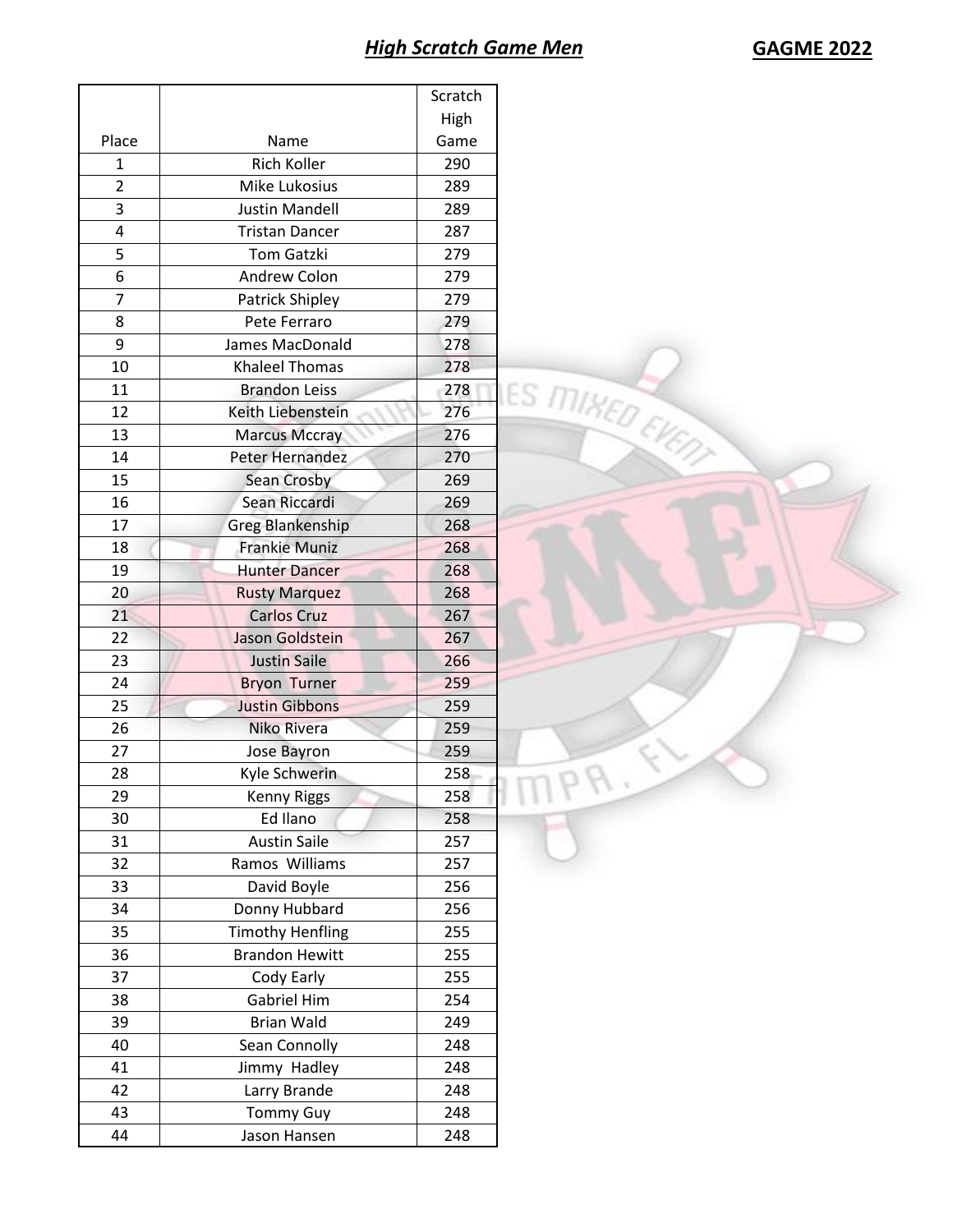## *High Scratch Game Men* **GAGME 2022**

| 45 | <b>Andrew Brooks</b>         | 247                           |
|----|------------------------------|-------------------------------|
| 46 | <b>Dustan Scott</b>          | 247                           |
| 47 | <b>Garrett Simmons</b>       | 246                           |
| 48 | Shawn Parisi                 | 246                           |
| 49 | <b>Gregory Walters</b>       | 246                           |
| 50 | Daryl Russell                | 244                           |
| 51 | Jeff Vandenberg              | 244                           |
| 52 | <b>Matt Tombillo</b>         | 243                           |
| 53 | Keith Merritt                | 243                           |
| 54 | Ryan Koehler                 | 241                           |
| 55 | <b>Bryan Norris</b>          | 241                           |
| 56 | Josh Camacho                 | 241                           |
| 57 | Dominque Johnson             | 241                           |
| 58 | Rob Lyon                     | 241                           |
| 59 | Chris Felts                  | 240                           |
| 60 | Jason West                   | <b>IES MIKED EVENT</b><br>239 |
| 61 | Dan Koehler                  | 238                           |
| 62 | <b>Terry Pixler Jr</b>       | 237                           |
| 63 | <b>Eric Nunn</b>             |                               |
| 64 |                              | 237<br>237                    |
|    | <b>Tyler Shingle</b>         |                               |
| 65 | <b>Cigar Pxrn rob Young</b>  | 237                           |
| 66 | <b>Dustin Hatfield</b>       | 237                           |
| 67 | <b>Anthony Oliver</b>        | 237                           |
| 68 | <b>Michael Politt</b>        | 236                           |
| 69 | Jason Bartello               | 236                           |
| 70 | Keith Koehler                | 236                           |
| 71 | <b>Tyre Mitchell</b>         | 235                           |
| 72 | <b>Jimmy Leathem</b>         | 235                           |
| 73 | Frankie Swiderski Jr.        | 235                           |
| 74 | David Procopoi               | 235                           |
| 75 | Joey Koehler                 | 235                           |
| 76 | Andrew Adler                 | 234                           |
| 77 | <b>Buddy Mangus</b>          | 233                           |
| 78 | Michael O'Dell               | 233                           |
| 79 | Shane Briggs                 | 232                           |
| 80 | Javi Diaz                    | 228                           |
| 81 | Spot Ready                   | 227                           |
| 82 | <b>Travis Westfall</b>       | 226                           |
| 83 | <b>Gary Willis</b>           | 226                           |
| 84 | <b>Richard Bessette</b>      | 225                           |
| 85 | <b>Wiggly Tuff Suttmeier</b> | 225                           |
| 86 | Randy Wypiszynski            | 225                           |
| 87 | Chuck Schwerin               | 224                           |
|    |                              |                               |
| 88 | Ricardo Dalby                | 224                           |
| 89 | William Meyer                | 224                           |
| 90 |                              | 224                           |
| 91 | Joey Fierro<br>Jeff Roberson | 223                           |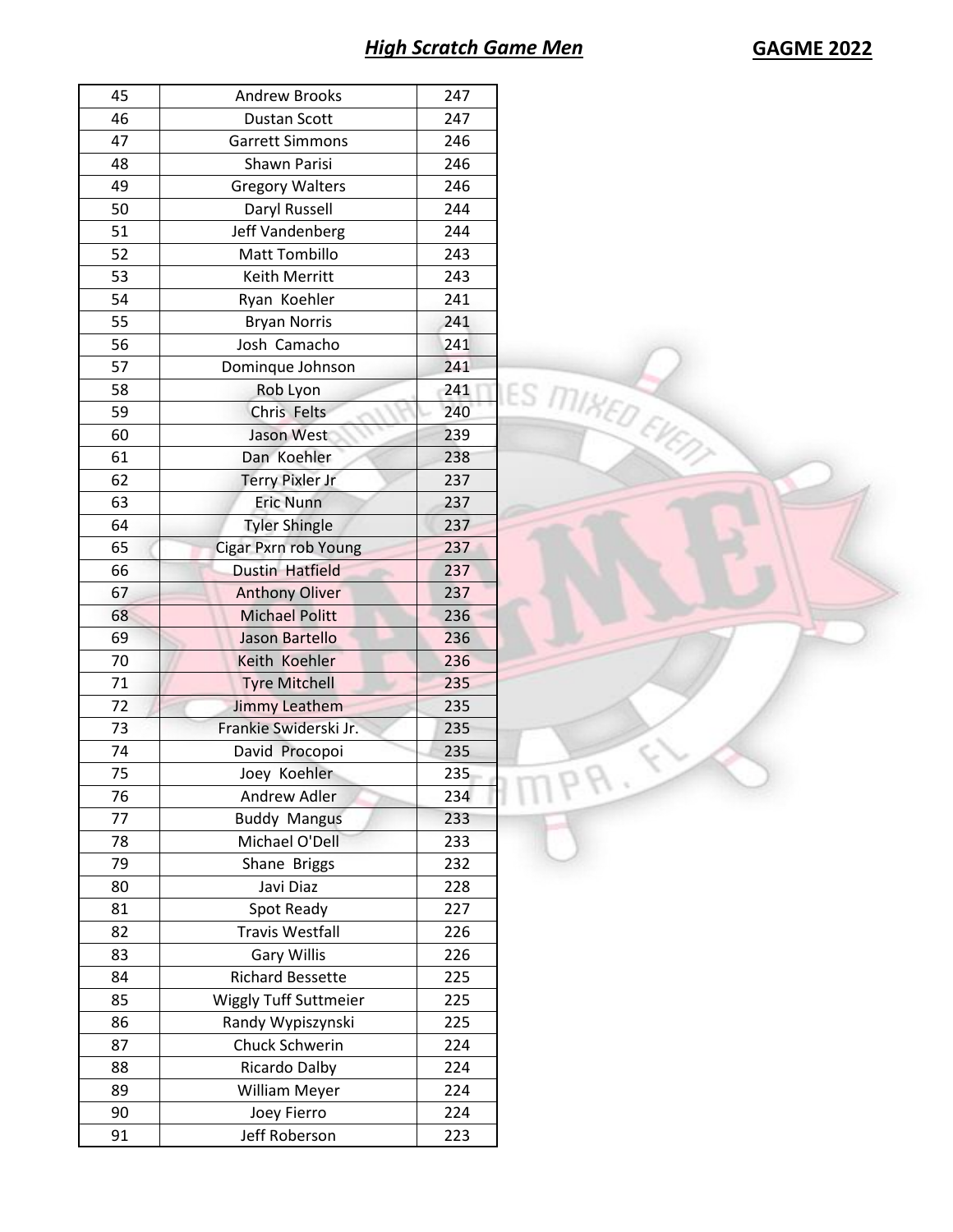PA.

| 92  | Jay Flores                   | 223                    |
|-----|------------------------------|------------------------|
| 93  | Wayne Wetherington           | 221                    |
| 94  | Alex Gregory                 | 221                    |
| 95  | Joey Wilson                  | 219                    |
| 96  | Johnson Chan                 | 217                    |
| 97  | <b>Tom Nesbit</b>            | 216                    |
| 98  | Troy Thorland                | 216                    |
| 99  | <b>Randy Whiting</b>         | 216                    |
| 100 | Geno Aragona                 | 215                    |
| 101 | Douglas Schalk               | 215                    |
| 102 | Mark Dancer                  | 215                    |
| 103 | Mike Martin III              | 215                    |
| 104 | <b>Timothy Locke</b>         | 213                    |
| 105 | <b>Tiago Silva</b>           | LES MIKED EVENT<br>212 |
| 106 | <b>Dusty Flores</b>          | 211                    |
| 107 | Dean Sirulnik                | 211                    |
| 108 | <b>Big O Lopez</b>           | 211                    |
| 109 | <b>Skip George</b>           | 211                    |
| 110 | <b>Larry Stephens</b>        | 210                    |
| 111 | Juggly Puff Miller-Suttmeier | 206                    |
| 112 | Charlie Schwerin Jr          | 206                    |
| 113 | <b>Scott Hurley</b>          | 206                    |
| 114 | Leo Rodriguez                | 204                    |
| 115 | Sean Gillespie               | 204                    |
| 116 | <b>Bill Garneau</b>          | 203                    |
| 117 | John Zonneveld               | 203                    |
| 118 | <b>Ollie Garcia</b>          | 203                    |
| 119 | Junior Pena                  | 203                    |
| 120 | Russell L Kilgore            | 202                    |
| 121 | Mike Sklarz                  | 202                    |
| 122 | <b>Ken Sutton</b>            | 202                    |

123 Tom Bosquez 199 124 Jo Gomez 199 125 Charles Watson 197 126 Jay Ingram 197 127 | Tim Henderson | 192 128 Charlie Mayo 192 129 Reynaldo Rodriguez | 190 130 Eddie Reed 190 131 Tom Perhai 189 132 Steven Lazarus 189 **Dan the Nan Jones** 188 134 | Frank Mazzone | 186 135 Pie Rivera 181 136 Michael S Latanowich 181 137 Paul Murphy 180 138 Roydboy Erskine 178